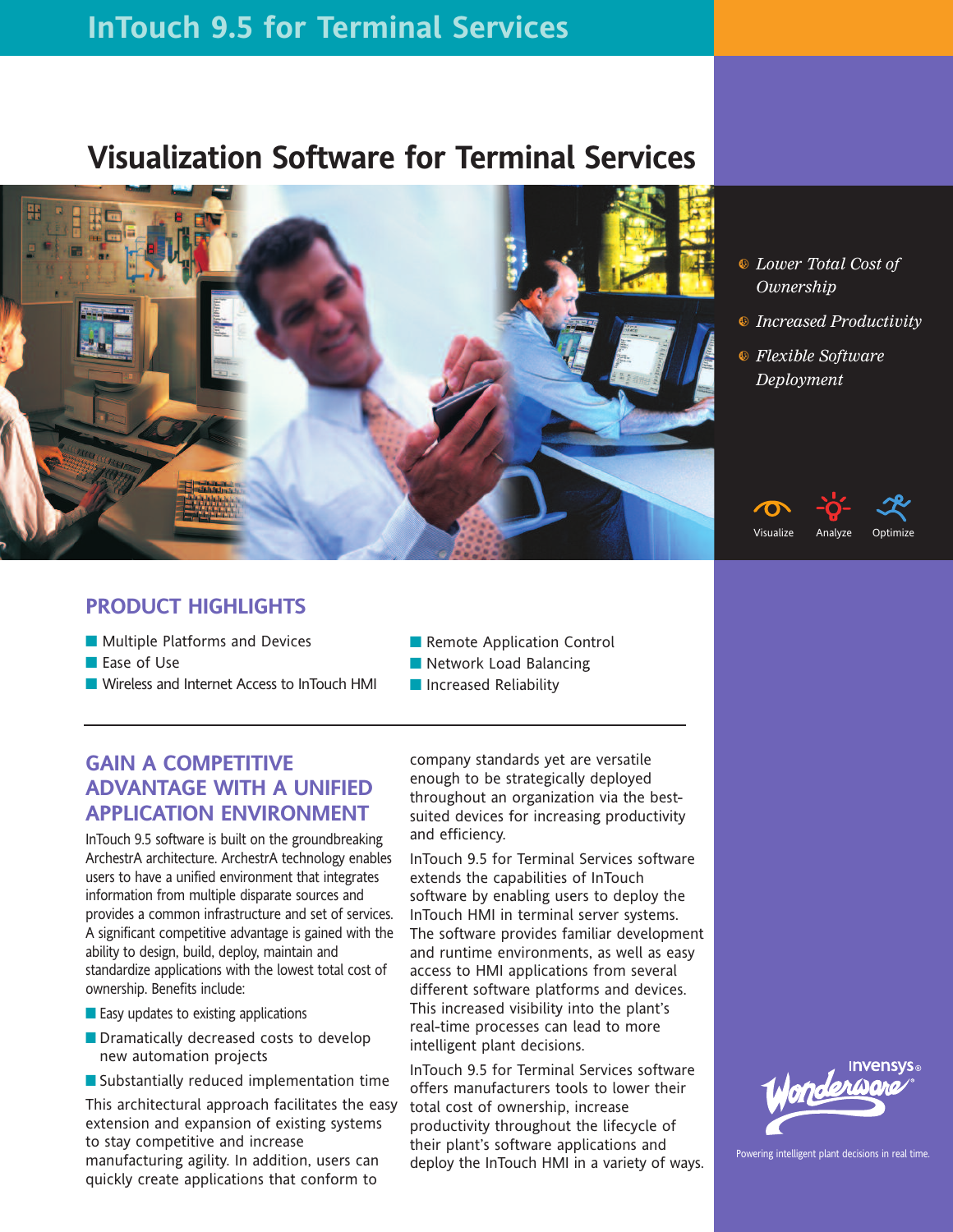# **LOWER TOTAL COST OF OWNERSHIP & INCREASED PRODUCTIVITY**

InTouch 9.5 for Terminal Services software gives manufacturers tools to lower their total cost of ownership and increase productivity, by maximizing their existing hardware and system investments.

#### **Centralized Software Administration & Management**

Centralized software administration and management empowers companies to lower IT costs by reducing the number of servers hosting software, while increasing reliability and scalability. With InTouch 9.5 for Terminal Services, users can globally upgrade software and modify applications on the terminal server. When users access applications affected by changes to the terminal server, they can choose to accept, reject or automatically receive the changes. This centralized approach accelerates plant-wide software administration and management, which can significantly increase productivity and minimize downtime.

## **Hardware Reuse & System Migration**

InTouch for Terminal Services software can save manufacturers significant time and money because it lets them reuse existing hardware and migrate existing systems to the terminal server application at convenient times, which decreases production downtime.

#### **Thin-Client Terminals**

Thin-client terminals provide a low-cost alternative to system expansion, while increasing reliability. There is simply less that can go wrong with a thin-client terminal and replacement is fast and easy.

Companies can lower the total cost of ownership of their plant-floor systems through:

- Centralized software administration and management
- Thin-client terminals
- Reusing old hardware systems

By centralizing software administration and management, reusing hardware, migrating systems and giving manufacturers the option to use thinclient terminals, InTouch 9.5 for Terminal Services software can help lower a company's total cost of ownership and increase plant productivity, while leveraging the latest technologies and products.

## **FLEXIBLE SOFTWARE DEPLOYMENT**

#### **Server-Centric Deployment**

InTouch 9.5 for Terminal Services software can be deployed in a fully server-centric mode, in which applications run entirely on the terminal server. If

clients have the terminal services protocol installed on their systems, they can access a thin-client version of the InTouch application, known as a session. The InTouch session provides full InTouch capability to the client. The session is managed transparently by the terminal server operating system and is independent of any other client session. Therefore, each operator can log into the terminal server and view his/her own session of the InTouch application.

Network bandwidth traffic is minimal because only screen, mouse and keyboard information is transmitted between the client and the server. So plant operators, as well as casual users—including maintenance staff, supervisors, engineers and/or vendors, who might need immediate access to critical manufacturing or process information—can simultaneously run sessions.



*Flexible Deployment*

## **Operating Systems**

Hardware systems with the terminal server protocol installed can access InTouch applications running on the terminal server to leverage the InTouch HMI's latest features. In addition, the Microsoft Windows 2000 Server and 2003 Server operating systems (OS) can be extended to the older hardware platforms without upgrading the operating system.

InTouch software applications in a terminal services system are supported on clients running multiple operating systems and versions, including:

- Microsoft Windows for Workgroups 3.11 OS
- Microsoft Windows CE, 95/98, 2000, XP and 2003 OS
- Microsoft Windows NT 3.21/4.0 OS
- Microsoft Windows Embedded NT (NTe) and Embedded XP (XPe) OS
- UNIX operating system
- Linux operating system

### **Thin-Client Terminals**

Thin-client terminals can also be used to lower the total cost of ownership while providing additional views into the application. Hand-held PDAs can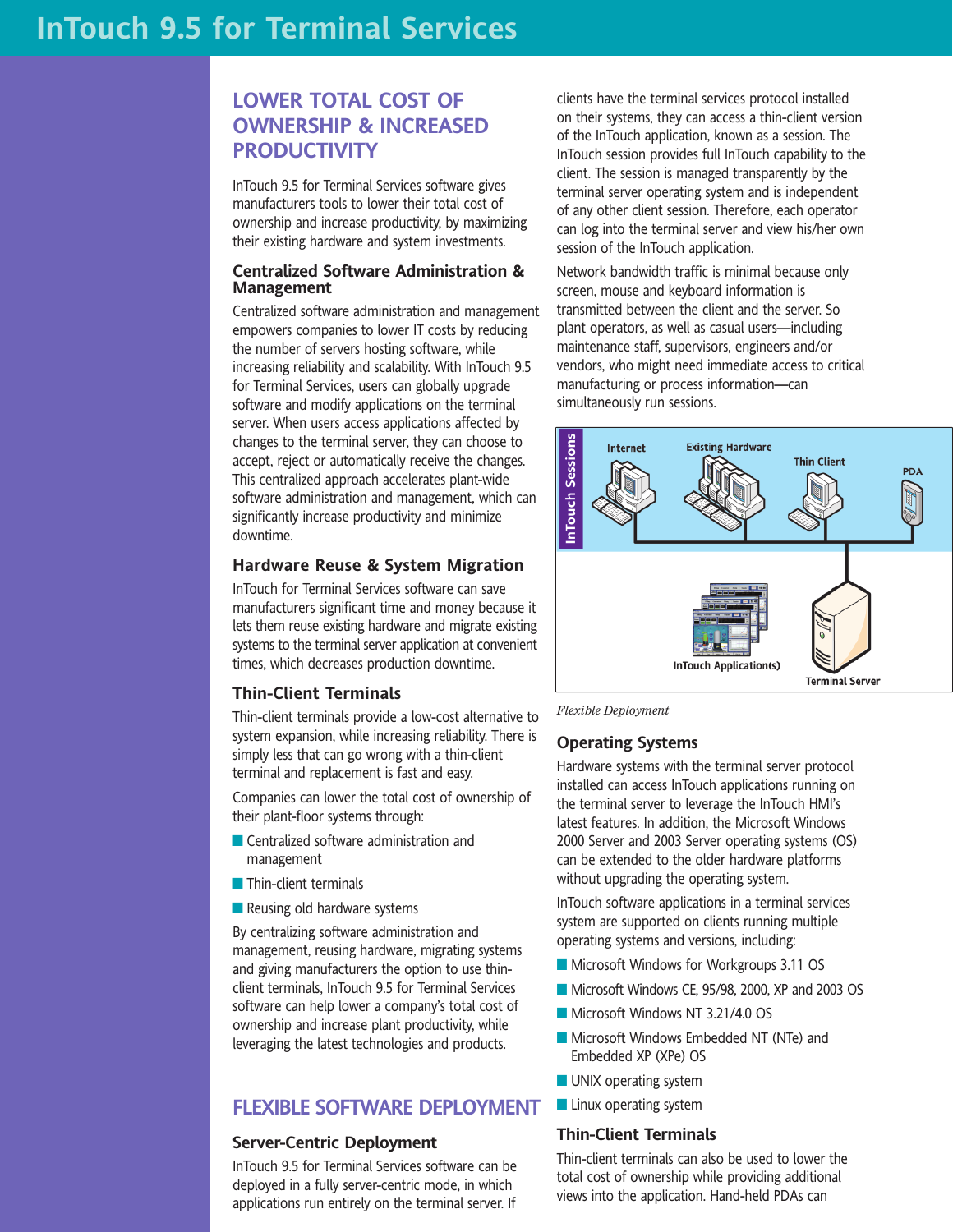display InTouch for Terminal Services applications, with the added benefits of mobility and constant application supervision.

InTouch for Terminal Services software also gives users the flexibility to view InTouch applications through:

- Hardware systems
- Thin-client terminals
- PDAs
- Internet browsers

InTouch for Terminal Services software extends the usefulness of the InTouch HMI software by providing access from a range of devices and platforms without modifications to the existing application. Therefore, companies can immediately distribute the benefits of the latest software applications to their entire manufacturing system, which can improve productivity while lowering the total cost of ownership.

## **Expansion Options**

The thin-client approach to InTouch deployment allows users to gradually transition to terminal server usage. Users can mix-and-match client/server and terminal server configurations, in order to run combinations of Windows workstations and Linux clients.

Users can have one application on the server and execute it multiple times, in multiple sessions. Or, they can have multiple different applications running and executing simultaneously on the server.

## **ADDITIONAL FEATURES & BENEFITS**

## **Increased System Availability**

Deploying InTouch software as a thin client increases system availability. Thin-client environments typically encounter fewer problems than traditional systems. Even if a component fails, users can usually get applications back up and running in less than a minute, simply by plugging in a new terminal device.

## **System Performance**

Wonderware has performed massive scalability and concurrency testing on InTouch for Terminal Services software to verify that it works properly in a thinclient environment. When users deploy the InTouch HMI in a terminal server system, they should enjoy the same high performance and ease of use they've come to expect from Wonderware's InTouch software.

## **Windows 2003 Terminal Services Support**

InTouch 9.5 software supports the new features in the Microsoft Windows 2003 Terminal Services OS, enabling users to leverage the latest technologies throughout the thin-client system. Some of the enhancements include full-color support for graphics (so your InTouch graphics will look vibrant on thinclient devices), the ability to designate network resources per thin client and the ability to remotely administer Console 0, which is the terminal server. Please refer to the Microsoft website for more information about Windows 2003 Terminal Services enhancements.

## **Network Load Balancing**

Network Load Balancing enhances the availability and scalability of applications. It redirects the connection from a failing or offline server to a backup. After maintenance is completed, the offline computer can transparently rejoin the cluster.



## **Remote Access**

InTouch 9.5 for Terminal Services also enables remote control and application shadowing. A designated user can dial in via a remote access server (RAS) and request simultaneous control of the session.

## **Wireless Access**



*Wireless Access*

InTouch 9.5 for Terminal Services also supports wireless clients right out of the box, for easy mobile access to InTouch applications. Virtually any wireless remote device that supports a terminal server protocol can be used to gain access to a terminal server over any TCP/IP connection.